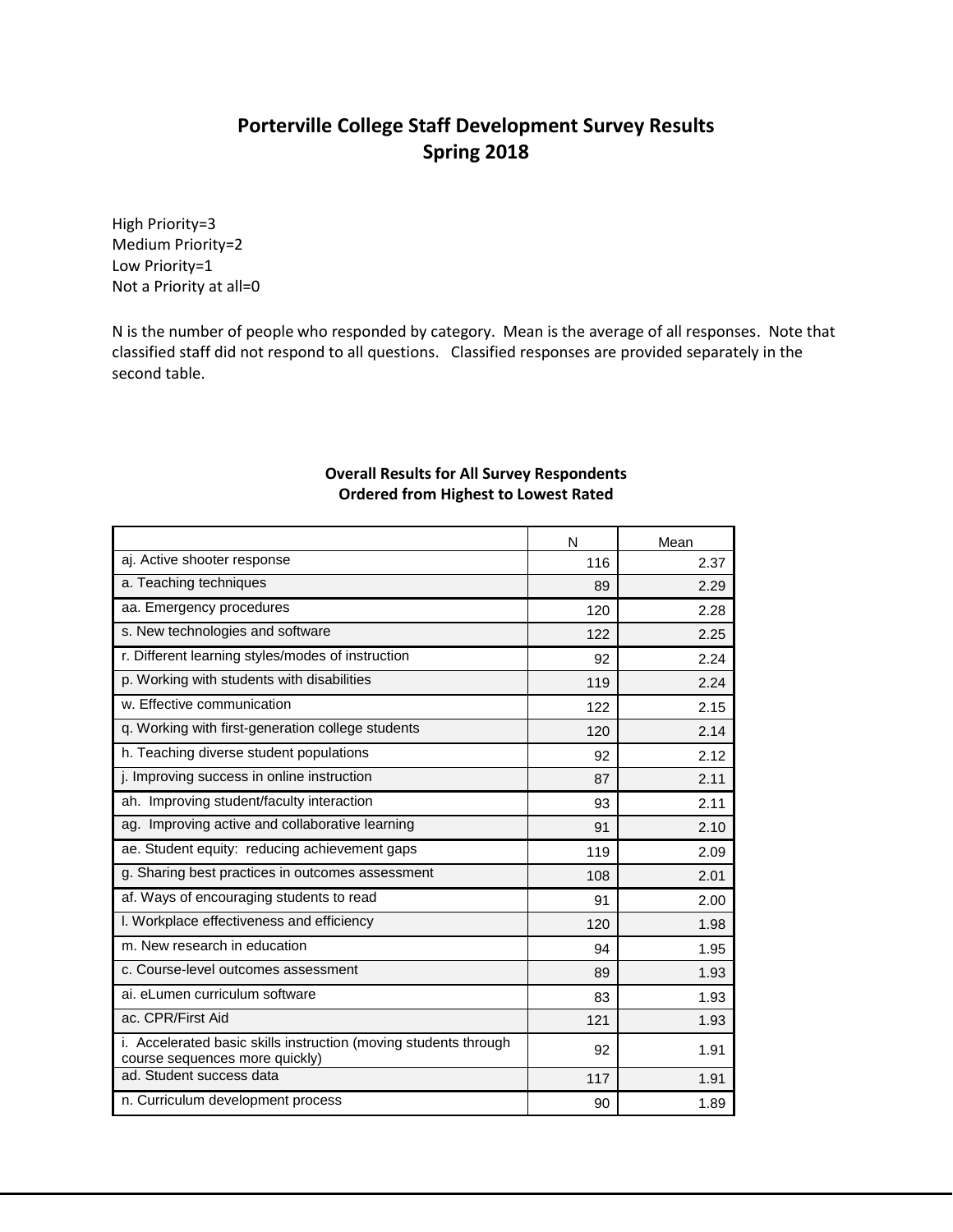| v. Stress management                              | 117 | 1.85 |
|---------------------------------------------------|-----|------|
| d. Program-level outcomes assessment              | 90  | 1.82 |
| x. Time management                                | 118 | 1.81 |
| y. Customer service (interaction with the public) | 117 | 1.81 |
| b. Classroom management                           | 86  | 1.80 |
| o. College/district policies and procedures       | 121 | 1.80 |
| f. General education outcomes assessment          | 90  | 1.80 |
| u. Conflict management                            | 118 | 1.79 |
| ab. Effective meetings                            | 113 | 1.79 |
| t. Participatory governance                       | 112 | 1.68 |
| e. Institutional outcomes assessment              | 89  | 1.67 |
| k. Social media in the classroom                  | 92  | 1.62 |
| z. Banner                                         | 116 | 1.59 |

## **Overall Results for Classified Respondents Ordered from Highest to Lowest Rated**

|                                                   | N  | Mean |
|---------------------------------------------------|----|------|
| aa. Emergency procedures                          | 27 | 2.56 |
| aj. Active shooter response                       | 27 | 2.56 |
| w. Effective communication                        | 27 | 2.41 |
| s. New technologies and software                  | 28 | 2.36 |
| ac. CPR/First Aid                                 | 28 | 2.36 |
| o. College/district policies and procedures       | 27 | 2.30 |
| I. Workplace effectiveness and efficiency         | 26 | 2.27 |
| p. Working with students with disabilities        | 26 | 2.27 |
| ae. Student equity: reducing achievement gaps     | 25 | 2.24 |
| q. Working with first-generation college students | 25 | 2.20 |
| y. Customer service (interaction with the public) | 27 | 2.11 |
| z. Banner                                         | 25 | 2.08 |
| u. Conflict management                            | 27 | 2.07 |
| v. Stress management                              | 27 | 2.07 |
| ad. Student success data                          | 23 | 2.04 |
| x. Time management                                | 26 | 2.04 |
| ab. Effective meetings                            | 24 | 1.92 |
| t. Participatory governance                       | 22 | 1.91 |